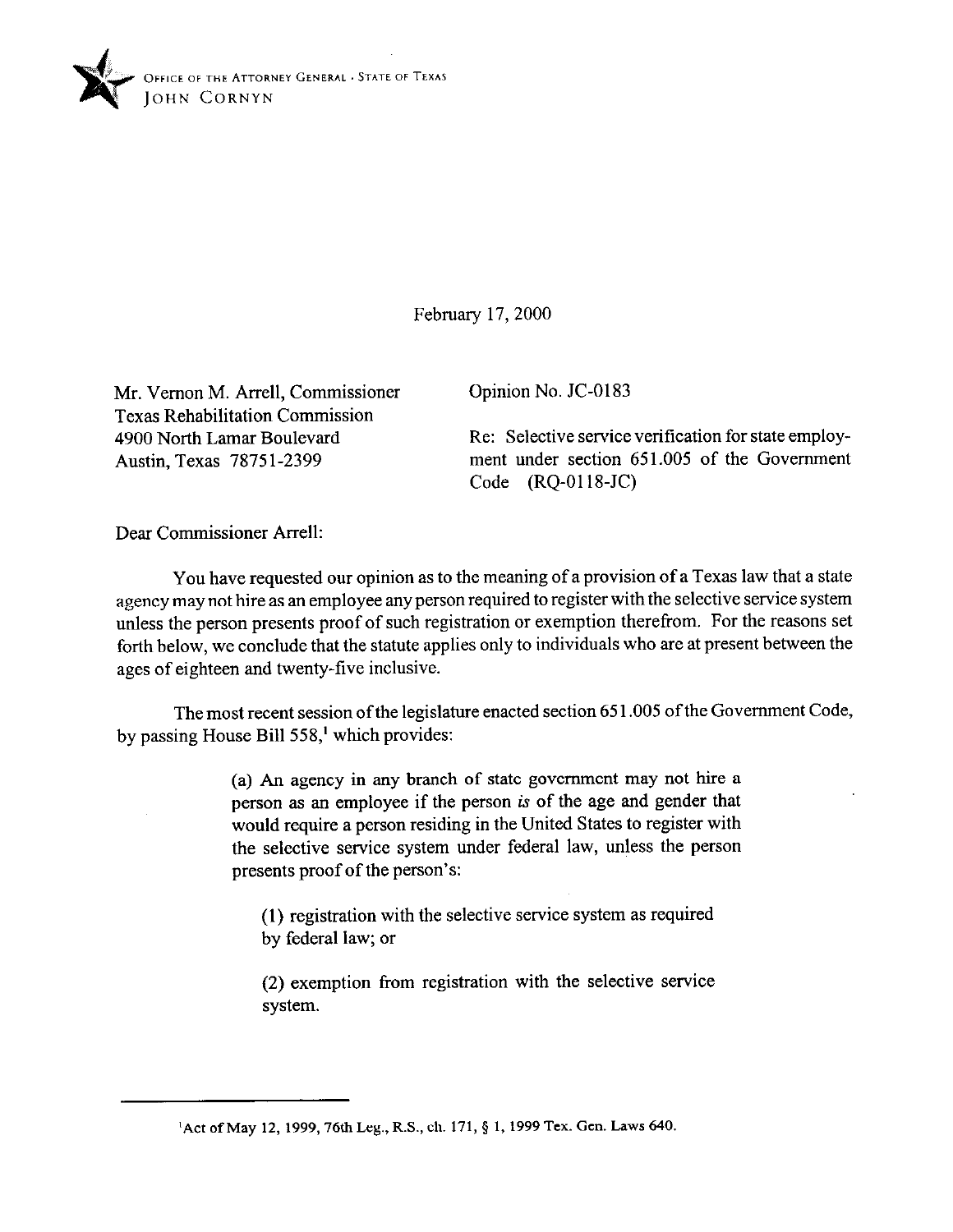(b) This section does not apply to a person employed by a state agency before September 1, 1999, as long as the person's employment by the agency is continuous.

TEX. GOV'T CODE ANN. § 651.005 (Vernon Supp. 2000) (emphasis added).<sup>2</sup> As you indicate, current federal law requires only males who are at least eighteen years of age but less than twenty-six years ofage to register with the selective service system. See 50 U.S.C. app. § 453 (1994). The selective service system registration requirement is applicable only to males born on or after January 1,196O. See Proclamation No. 4771, 45 Fed. Reg. 45247 (1980). The question before us is whether the language of section 651.005 requires proof of selective service compliance of all males born on or after January 1,1960, or whether proof is required only for those males between the ages of eighteen and twenty-five inclusive at the time they are considered for state employment, *i.e.,* does the word "is" include "was"?

It is instructive to contrast Texas law with its federal counterpart, which provides, in relevant part:

(a) An individual-

(1) who was born after December 31, 1959, and is or was required to register under section 3 of the Military Selective Service Act (50 U.S.C. App. 453); and

(2) who is not so registered or knowingly and willfully did not so register before the requirement terminated or became inapplicable to the individual,

shall be ineligible for appointment to a position in an Executive agency.

5 U.S.C. 5 3328 (1994) (emphasis added). Thus, federal law makes clear that the registration requirement is applicable to all males born on or after January 1, 1960, regardless of their age at the time they. apply for federal employment. "Is" and "was" are both explicitly covered.

As we have noted, the Texas statute, by contrast, includes only "is." Section 311.011 of the Government Code provides that "[wlords and phrases shall be read in context and construed according to the rules of grammar and common usage." **TEX. GOV'T CODE** ANN. 3 11 .Ol l(a) (Vernon 1998); see also Exparte Anderson, 902 S.W.2d 695, 699 (Tex. App.-Austin 1995, pet. denied). The Oxford English Dictionary defines "is" as the singular present indicative of the verb "be." See VIII OXFORD ENGLISH DICTIONARY 104 (2d ed. 1989). "Be" is defined, inter alia, as "[t]o have or take

<sup>&</sup>lt;sup>2</sup> Another unrelated section 651.005 was also enacted by the 76th Texas Legislature. See Act of May 11, 1999, 76th Leg., R.S., ch. 279, § 1, 1999 Tex. Gen. Laws 1147, 1148.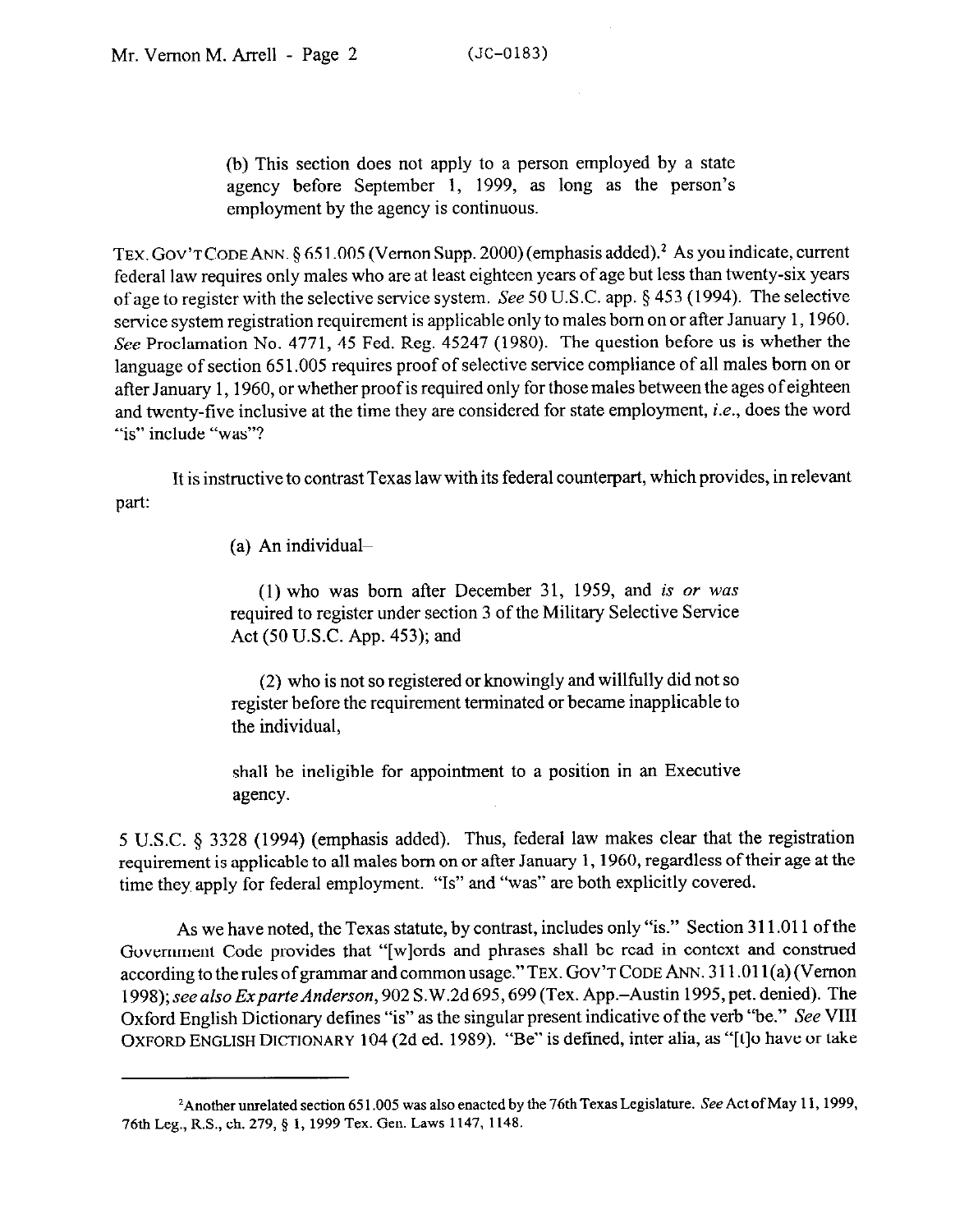place in the world of fact, to exist, occur, happen"; or again, as "[t]o come into existence, come about, happen, occur, take place, be acted or done." II *id.* at 3. As the court said in *Raines v. Sugg,*  930 S.W.2d 912, 913 (Tex. App–Fort Worth 1996, no writ), "[w]hen [the language of] a statute is clear and unambiguous, no construction by the court is necessary," and its plain meaning must be given effect. It is difficult to imagine a word whose common usage and plain meaning are clearer and less ambiguous than the word "is."

Furthermore, section 311.012 of the Government Code provides that "[w] ords in the present tense include the future tense." TEX. **GOV'T CODE** ANN. § 311.012(a) (Vernon 1998). On the basis ofthe common legal maxim known as *expressio* unius *est exclusio alterius,* which signifies that the mention or enumeration of one person, thing, consequence, or class is tantamount to an express exclusion of all others, section 3 11.012 implies that words in the present tense *exclude* other tenses, including the past tense. See *State v. Mauritz-Wells Co., 175* S.W.2d 238,241 (Tex. 1943) ("It is a settled rule that the express mention or enumeration of one... thing... is equivalent to an express exclusion of all others."); *Texas Real Estate Comm 'n Y. Century 21 Sec. Realty, Inc., 598* S.W.2d 920, 922 (Tex. Civ. App.-El Paso 1980, writ ref d n.r.e.) (defining *expressio unius est exclusio alterius); Harris* County v. *Dowlearn,* 489 S.W.2d 140, 146 (Tex. Civ. App.-Houston [14th Dist.] 1972, writ ref'd n.r.e.) ("The express mention or enumeration of one thing  $\ldots$  is equal to an express exclusion of all others."). Thus, we conclude that "is" for purposes of section 651.005 does not include "was."

In our opinion, it is clear, both from the plain meaning of the word "is," and from the obvious contrast with the language of the federal statute, that section 65 1.005 applies only to those males who are at least eighteen years of age but less than twenty-six years of age at the time of their consideration for state employment. Only those individuals must furnish proof of selective service registration or exemption therefrom as a condition of state employment.